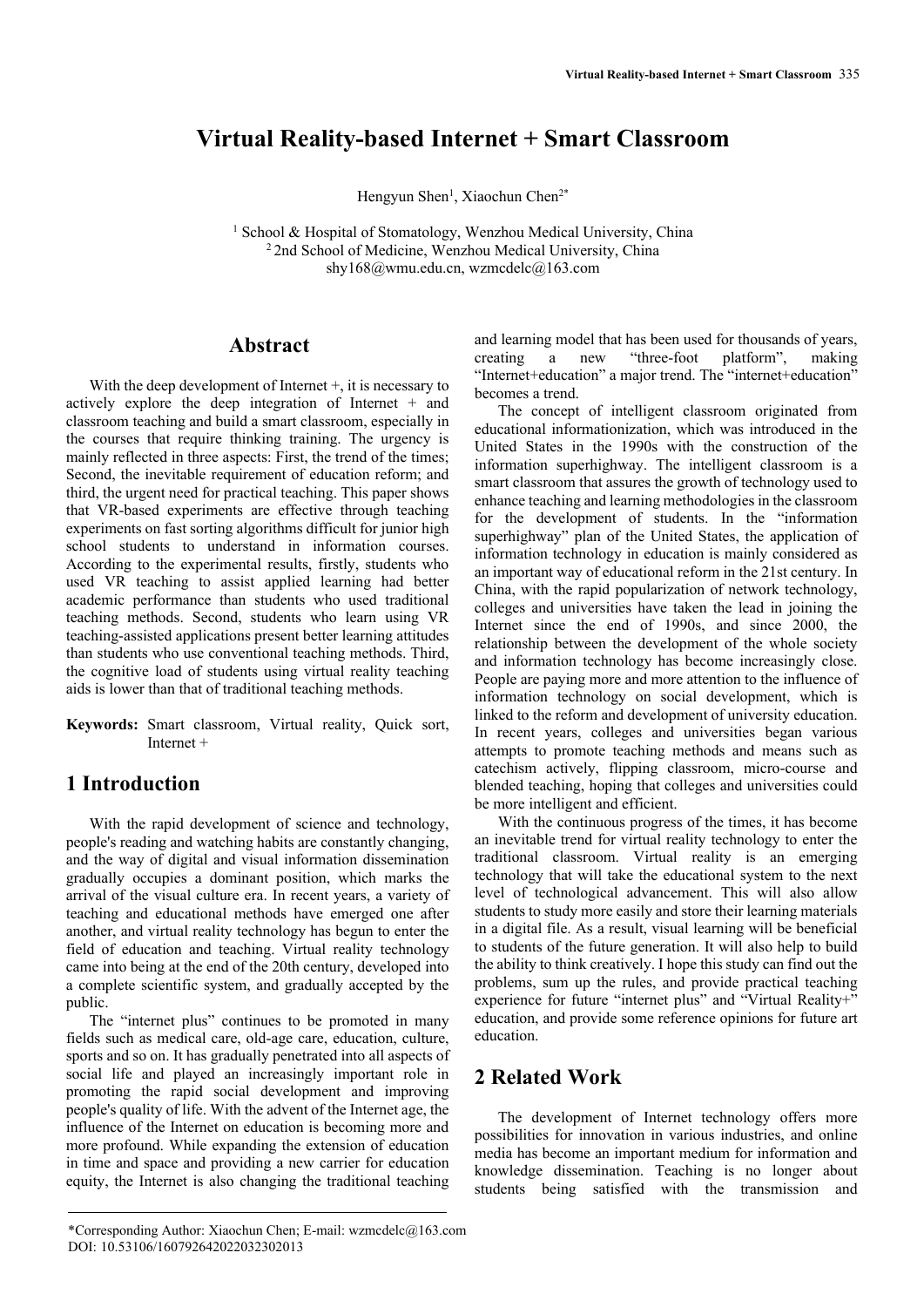indoctrination of teachers, but about generating empathy between teachers and students in the classroom. In this context, it is obvious that the traditional indoctrination teaching model no longer meets the needs of teaching, and it has a limiting effect on stimulating learners' innovation and knowledge transfer application ability. The emergence of a series of "smart models" such as smart campus, smart classroom and smart classroom has presented new opportunities and challenges to the development of university education, among which the smart classroom is a new teaching model that implements digitalization and personalization in the whole teaching process, providing new ideas to realize deep learning of learners. By integrating intelligent data analysis, information sharing, and technology application with the whole teaching process, teaching quality is improved. With the emergence and development of rain classrooms, online learning spaces, and microlearning resources, the teaching model has shifted from "teaching-oriented" to "learningoriented" [1]. In recent years, scholars in the field of education have been practicing various teaching models in order to realize deep learning of learners. Deep learning is a subset of AI and machine learning techniques. It is used to process datasets and includes student results for improving academic material and tackling challenging issues. In the development of education informatization, the application of teaching tools and information technology to improve teaching is the inevitable trend of education development. Smart classroom is more in line with the requirements of the times, applying smart teaching tools to better integrate teaching contents and teaching methods with the classroom and cultivate the higherorder thinking ability of education masters. Smart classroom as a new teaching mode provides a new way of inquiry for realizing deep learning.

The early integration of virtual reality technology with the field of education and education was mainly focused on the applications of virtual laboratory, virtual teaching and distance education. Virtual reality technology was first born in the United States, and the United States is also one of the most advanced countries in virtual reality technology, with the highest level of development of virtual reality technology in the world, and is also the first country to apply virtual reality technology in the field of teaching and education. Subsequently, with the development of virtual reality technology, many countries and research institutions also began to gradually use virtual reality technology in education and teaching.

With the popularity of the Internet and the deepening of Internet thinking, universities are using the Internet more and more frequently and in a wider range in teaching. More and more teachers try to use the Internet to make their classrooms intelligent and wise, and the construction of smart classrooms becomes more and more common. Especially for the sudden outbreak of the epidemic in the spring of 2020, most universities in various countries have launched online courses, some of which are very well developed catechisms through long-term construction, and some teachers are applying online education platforms for the first time. In the future, for the need of epidemic prevention and control, the development of online courses will also continue for a long time and in various forms. In March 2021, the Ministry of Education put forward a notice on strengthening informationization of education management, which provides strong support for the construction of smart classrooms in colleges and universities.

However, the construction of smart classroom does not happen overnight. Smart classroom is different from traditional classroom in the form of classes, and Salman believes that education is not only an art, but it also has scientific rigor. Therefore, the teaching design, implementation and evaluation of the smart classroom are particularly important. According to Liu Bangqi, "smart classroom" is an intelligent and efficient classroom based on constructivist theory, using "Internet +" thinking and new generation information technology such as Internet of Things, big data and cloud computing to support the whole process of application before, during and after class. Constructive theory is a learning theory mechanism that focuses students' knowledge through self-guided review and identifies the intermediary skills to acquire their knowledge depending on the requirements. classroom [1]. The author believes that the smart classroom is a new teaching method that relies on the Internet, uses new information technology and tools, and runs through the whole classroom teaching, and through the education of the smart classroom hopes that students gain more wisdom and knowledge in an efficient classroom.

### **2.1 Smart Classroom and Virtual Reality**

The Smart Classroom enhances student participation through teacher guidance, with the goal of stimulating innovative thinking and focusing on student sustainability. Personalized learning is also referred as student-centered learning since it requires students to study independently and to meet their educational goals. In addition, the individualized learning methodology tracks the students' mistakes and learning weaknesses [10].

The aim is to stimulate students' innovative thinking and focus on students' sustainable development. Based on the original types of teaching models, four types of smart classroom teaching models are summarized.

#### **Smart Classroom Personalized Teaching Model**

Smart classroom personalized teaching model has five basic links: (1) personalized learning analysis and pre-school self-assessment; (2) personalized learning resources and services; (3) personalized learning activities; (4) personalized consolidation and expansion; and (5) multiple developmental assessments.

#### **Smart Classroom Inquiry Teaching Mode**

The inquiry teaching mode supported by the smart classroom environment includes: (1) creating a situation and asking questions; (2) making full conjectures and establishing hypotheses; (3) designing solutions and exploring practice; (4) analyzing data and drawing conclusions; and (5) evaluating and reflecting and communicating.

#### **Smart Classroom Hybrid Teaching Mode**

Smart classroom hybrid teaching integrates two different types of activities, online and offline, in different teaching sessions. Online, teachers push out online resources, organize online activities, and guide students to use online resources for independent learning. Offline, the teacher provides the key points of knowledge and organizes interactive discussions to further internalize the knowledge.

#### **Smart Classroom Generation Teaching Mode**

With diversified technical support, the generative teaching model of smart classroom consists of five stages: (1) pushing out pre-class learning resources; (2) creating teaching situations and guiding students to ask questions; (3)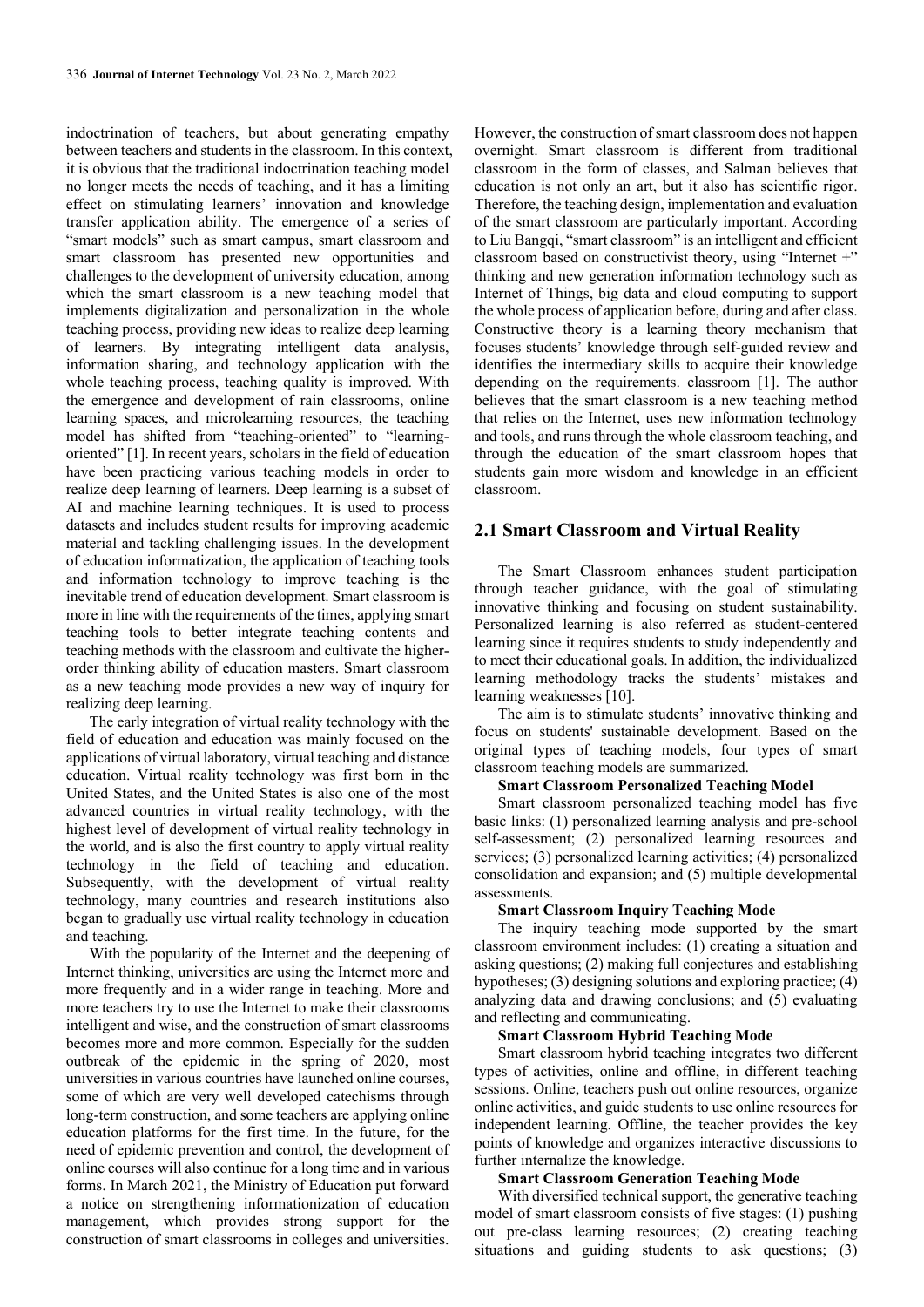monitoring students' learning in real time; (4) providing cognitive tools and display platforms; and (5) organizing students to conduct multiple assessments.

As a technology that sprouted, developed and matured abroad, some countries in Europe and the United States planned to introduce virtual reality technology into the field of education science at an earlier time, and many foreign studies focused on technical issues, and also partly on the discussion of combining virtual reality with education. Some famous 3D interactive software companies such as Oculus Rift have also taken the lead to focus their attention on the development of virtual reality educational service platform research, and introduce 3D technology into classroom teaching applications, so that it is no longer only a research object in the field of scientific research work [7]. More than 150 colleges and universities in the United States have built virtual environments for abstract content teaching and research based on the Second Life social platform, and about 80% of colleges and universities in the United Kingdom have expressed [8]. In the early 1990s, virtual reality was introduced into research and teaching programs in K-12 and higher education in a variety of disciplines [9]. Alhalabi Wadee conducted an experiment with the use of model design as the independent variable and concluded that VR learning environments can foster creativity and impact [11]. Arizona State University has developed the Situated Multimedia Arts Learning Lab (SMALLab) to design learning environments for elementary and secondary schools, and research has shown that SMALLab is effective in promoting student learning and improving teacher instruction [6]. In conclusion, virtual reality is ideal for teaching abstract concepts due to its visualization features, and it has an important role in fostering creativity and improving thinking skills. Fostering creative thinking is the ability to come up with and create innovative solutions in order to generate state-of-the-art work and address issues in novel ways. It is also accomplished through promoting students' uniqueness and providing a stimulating environment in smart education [11].

### **2.2 Status of Programming Education**

In 2011, the U.S. "K-12 Standards" mentioned that students should acquire problem-solving skills through computer learning, i.e., have a computational mindset to solve problems [12]. "The CSTAK-12 Computer Science Standards", completed in 2016 with the participation of relevant experts from across the United States, meant that computer science was officially adopted as an elementary and secondary school subject in the United States [5], and in the same year, Indiana included "Programming and Algorithms". In 2013, the UK authorities promoted programming education for students to learn to use computational thinking to understand problems, thus "teaching programming" was formally introduced into primary and secondary schools. In 2014, "computer literacy" was added as a teaching objective, and programming knowledge was incorporated into textbooks, which was called the "Year of Programming" [4]. In the context of the "explosive" growth of programming education, many representative programming education platforms for youth have emerged, and in 2017, HuffPost, a famous American news website, published and introduced programming education products for children of different ages, and in 2018, Apex Striving Data has also released a number of

educational resources. Australia combines programming education with other disciplines and aims to develop students' computational thinking [2]. Researchers from the National University of Distance Education in Spain have followed 107 students in five elementary school for two years and found that students' motivation and enthusiasm for learning with visual programming [3]. In conclusion, since 2012, countries such as the United States and the United Kingdom have been incorporating programming into their primary and secondary school curricula one after another [13-14]. It is clear from the importance attached to programming education abroad that programming education cannot be delayed.

# **3 Advertising Space Optimization Algorithm based on Reinforcement Learning and Game Theory**

### **3.1 Quick Sort Algorithm**

Sorting algorithm is an important content of programming reflecting computational thinking, and it is a key and difficult point of teaching in the IT curriculum. Quick sort algorithm is the fastest algorithm model covered in the paper. It divides and conquers the arrays to sort them. Swapping items in place and splitting a segment of the array are the two operations in the algorithm [15]. The concept of variables, the relationship of variable values, and the abstract characteristics of the algorithm itself make it difficult for junior high school students to learn to master it. For junior high school students who lack logical thinking, it is more difficult to master the knowledge of quick sorting algorithm and debug the code on the computer. Some students are relatively strong in logic and can easily learn this part of knowledge, but those who are weak in logic have some difficulty in accepting it. In this paper, we design a teaching aid application for fast sorting algorithm based on VR technology to visualize the knowledge of fast sorting algorithm, so that students can learn to understand, intuitively understand the relationship of variables and the exchange of variable values, thus reducing the cognitive load of students in the organization of learning materials and improving learning motivation and learning efficiency. The cognitive load scale measures how much information working memory can handle at any one time. There are three forms of cognitive load: Intrinsic cognitive load, Extraneous cognitive load, and Germane cognitive load [16]. The pseudo-code for understanding the traditional quick sorting algorithm is shown below.

```
void ThrQSort(Sqlist &L,int low,int high){
int originLow = low, originHigh = high;
int i = low, j = high, current;
int middle1 = L <b>r</b>[low], midde2 =L.r[high];
if(middle>middle2)
swap(middle1,middle2) ;
while(L \cdot r[i] \leq middle1) i<sup>++</sup>;
while(L.r[j]>middle2) j--;
current = i;
while( current\leq = j)
{
```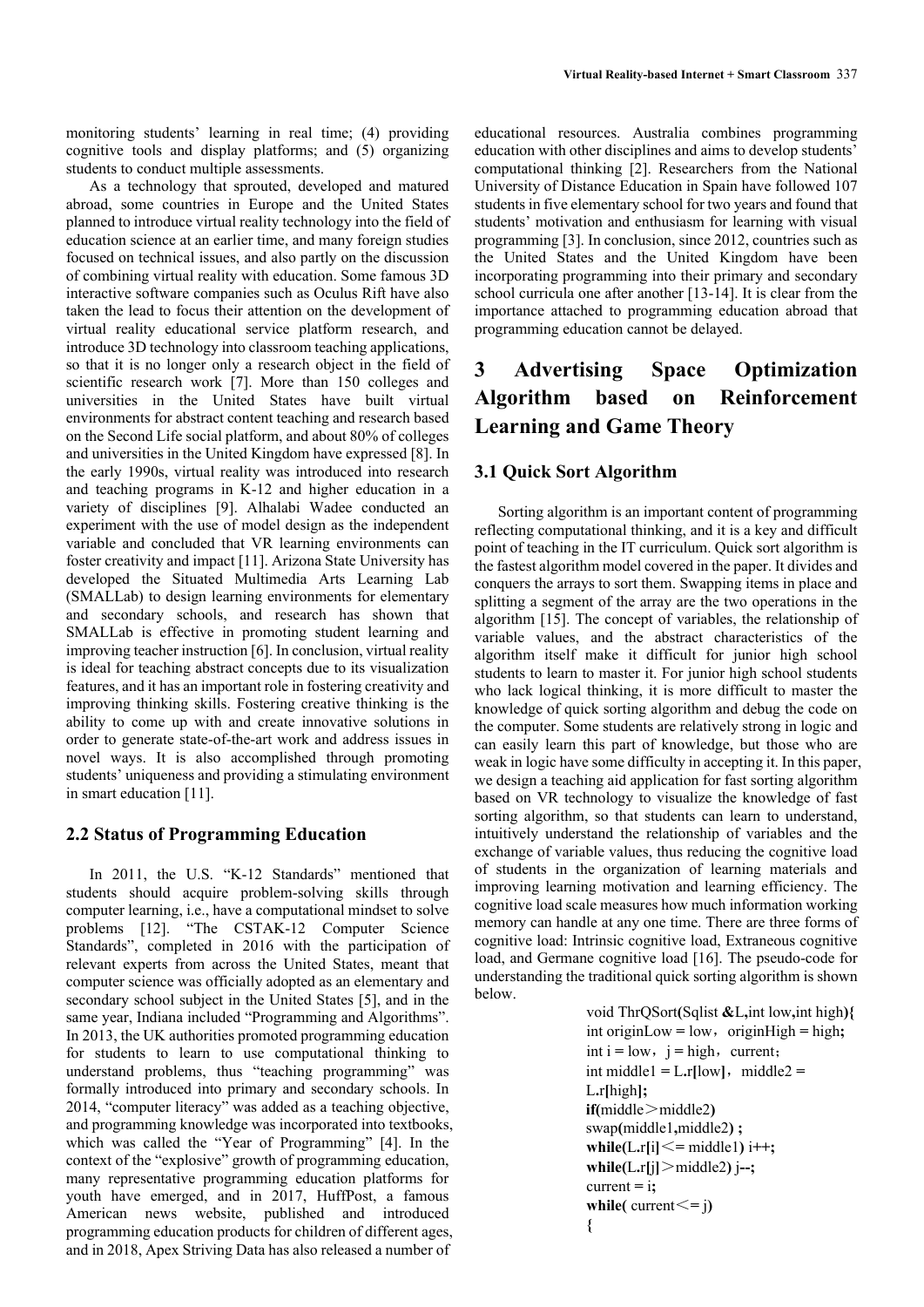```
if(L.r[current] \leq = middle1)\text{swap}(L.\text{r}[\text{current++}], L.\text{r}[i++);
else if(L.r[current]> middle2)
swap(L.r[current],L.r[j--]) ; 
else current ++;
}
throqsort (L,originLow, i -1);
ThrQSort(L,i,current -1);
ThrQSort (L,current,originHigh);
}
```
# **3.2 Instructional Application Design and Development**

In this study, VR goggles, the most basic virtual reality device, are used to visualize the sequencing process of abstract algorithmic knowledge and to use new teaching tools in the classroom to attract students' attention, improve classroom participation, and deepen their understanding and mastery of the learning content. The development of the application does not require special teaching equipment to support it, and it has some realistic value for regular teaching.

Unity 2017.1 software was used to build the virtual environment, which is now a mainstream VR development tool and a comprehensive software platform for 3D games and 3D animations, and can provide users with a realistic 3D space by setting the perspective, lighting, objects, and cameras through the functions displayed in the main interface. One of the software packages used to support the virtual reality platform is Unity 2017.1. The software allows users to participate in interactive simulations. It's also used to make 3D and 2D games [17]. In this paper, we introduce VR technology into junior high school teaching, transition from traditional boring teaching methods to emerging 3D technology teaching methods, design 3D teaching resources, enhance the effectiveness and interest of classroom teaching,

thus stimulating students' curiosity about emerging technologies, expanding traditional educational knowledge, and enriching junior high school students' science and technology culture. Unity is a comprehensive game development platform, and its free materials provide learners a great convenience. For most teachers in schools, it is easy to get started and convenient to use, and has more advantages compared to other development platforms.

In the Quick Sorting Algorithm APP, you can see a scenario where there are 12 boxes and 12 balls on the ground, the boxes are considered as variables, the numbers on the boxes are the variable names and the balls are the variable values, the values of the variables can be exchanged and moved, while the names of the variables and variables are fixed and the memory capacity cannot be seen directly, so it is assumed that the balls cannot be seen in the static state, but the numbers on the balls, which are the size of the variable values, are known and the size of the variables can be compared and exchanged.

The overall picture chooses a combination of cold and warm colors, and the thesis refers to relevant literature to know that colors have a greater impact on human emotions and psychology, such as yellow can give people a lively and pleasant feeling, which helps to stimulate students' creative thinking; gray is calm, low-purity gray gives people a quiet feeling, which is convenient for students to stay awake and be able to think rationally and attentively; red can stimulate students' creativity. The ground adopts a dark green color design, which does not have an exciting visual impact on students. The following Figure 1 shows the Unity design interface, as shown in the figure, the square boxes represent variables, the model is designed in yellow, 12 boxes are arranged in the same size in an orderly manner, and the front of the boxes are labeled with a total of 12 numerical labels from 1-12. The small ball represents the variable value in orange-red color, which is the key observation object, so the color concentration is high to attract students' attention.



**Figure 1.** Box-variable model diagram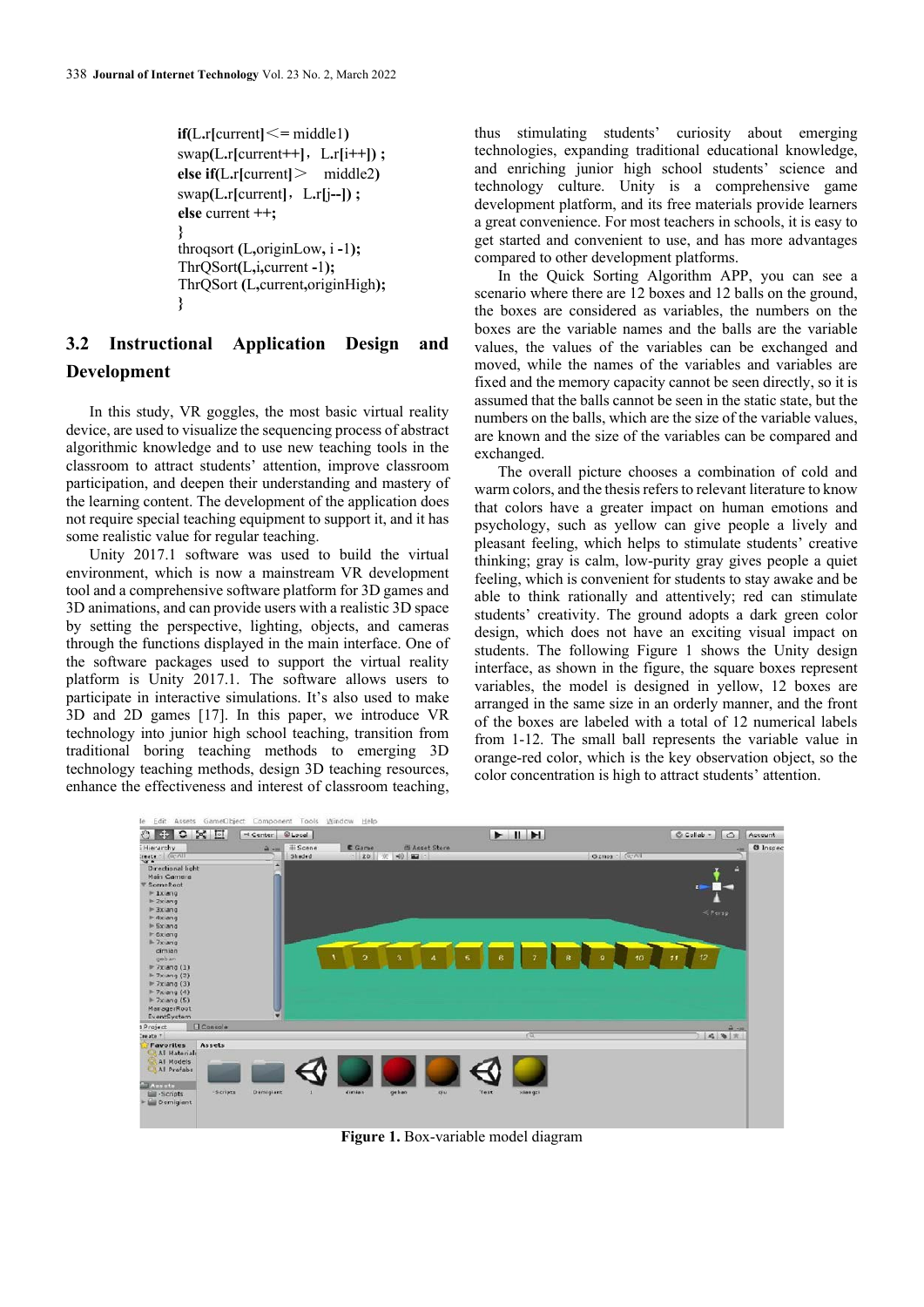

**Figure 2.** Sphere-variable value model diagram

The two compared balls both rise and translate at the same speed and displacement, and stop in the middle of the two balls. (Refer to Figure 2) The orange ball is compared with the yellow baseline ball to decide whether to swap or not, and the swap process is shown below. The movement of the balls is implemented through the Unity third-party plugin DoTween, which presents the exchange rules of the fast sorting algorithm. In addition, if the balls move too fast during the game, students with weaker logic will have difficulty learning the algorithm, because the fast ball swapping speed will dazzle them and make them unable to think, thus generating negative emotions

of boredom. If the speed of the ball is too slow, they will develop slackness and complacency, which will hinder their progress. For these two extremes in the context designed three speed functions: fast, medium and low speed, students can switch the speed at will according to their cognitive situation and interact with the sorting game, which is also an innovative point of the 3D scene design. In addition, the game also adds two functions of restarting and exiting the game. Each time the game restarts running the values on the small ball in the scene will be displayed randomly from 1-100 (Refer to Figure 3).



**Figure 3.** Ball transformation process

The design of the VR teaching resources of the fast sorting algorithm closely fits the pedagogical theory and the psychological characteristics of students, and is designed to make students interested in the classroom and the learning content, fully understand the knowledge content of the fast sorting algorithm in the visual images, and be able to transfer the knowledge to use. Pedagogical theory is applied to explain teaching methods and impacts learners' psychological development. Only when students participate in the course, interact with the teaching materials, have a sense of participation will they have a sense of experience and thus have a better active cognition of knowledge, which will lead to meaningful learning. The use of VR teaching aids not only increases interest in learning and self-efficacy, actively constructs the knowledge structure and thus meaningful learning, but also stimulates creative consciousness, develops students' scientific literacy, and maintains the thirst for knowledge.

## **4 Dataset and Experimental Results**

#### **4.1 Experimental Protocol and Data**

This experiment introduces VR technology into the middle school classroom and develops VR-based teaching aid applications to help students improve their learning and establish algorithmic thinking. The teaching aid applications do not require special teaching equipment in terms of platform design, direct human-computer interaction learning and triggering of relevant functional buttons, and are of realistic use for regular teaching.

The experimental subjects were local second-year students, divided into an experimental group (EG) and a control group (CG), each with 30 students. The two classrooms used IT teaching tools, the students in the experimental group were using VR teaching aids to learn, and the students in the control group were using traditional teaching methods to learn. The differences in students' learning performance, learning attitudes and cognitive load were explored by using different teaching methods in the experimental and control groups. It was ensured that extraneous variables such as pace, teacher and materials were kept consistent in both groups. (Refer to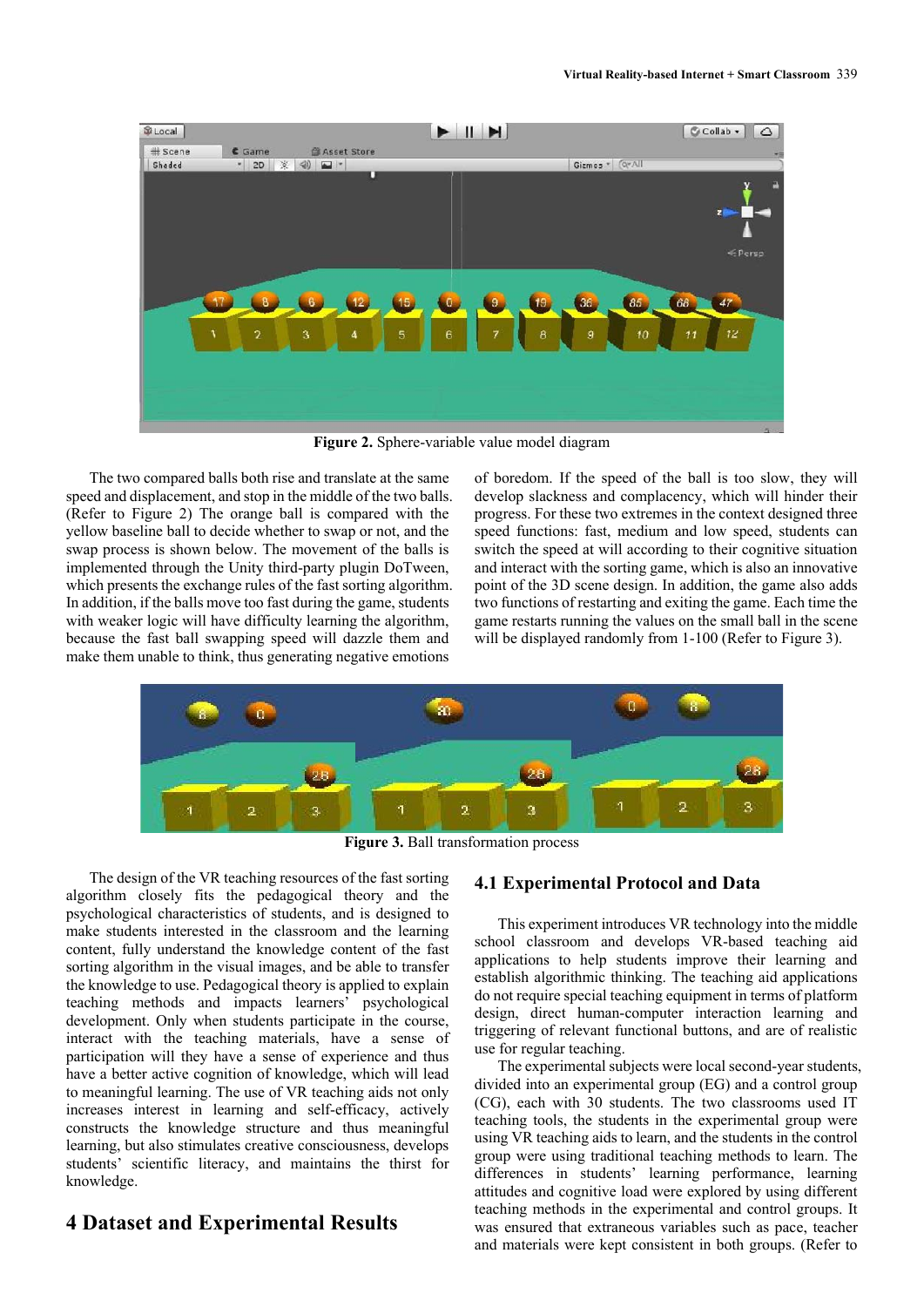Table 1 & Figure 4). Improved learning, skill development, and enhanced student and teacher engagement with the subject matter are all facilitated by 3D technology. It can promote collaboration, teamwork, planning, design, and the exploration of challenging or complicated subjects. 2D Teaching: Students' conventional learning techniques are believed to be the 2D teaching approach. It employs resources such as printed information, charts, graphs, posters, and maps. Textbooks, reference books, workbooks, and printed materials supplied by the teacher are examples of printed material. The organizational chart is more commonly used to classify certain materials, events, based on the group.

**Table 1.** Comparison of experimental students

| Groups     | ${\bf N}$                    |                                 | Differences                                                                                                                                  |                      | Similarities                                   |
|------------|------------------------------|---------------------------------|----------------------------------------------------------------------------------------------------------------------------------------------|----------------------|------------------------------------------------|
| ${\rm EG}$ | 30                           | VR teaching aid applications    |                                                                                                                                              | $VR$ 3-D<br>Teaching | Same study materials                           |
| $\rm CG$   | $30\,$                       | Traditional Technology Teaching |                                                                                                                                              | 2D Teaching          | Same teaching schedule                         |
|            | Learning Resources<br>Design |                                 | Analyze the teaching<br>objectives<br>Analyzing learner<br>characteristics<br>Analysis of learning<br>content characteristics<br>VR teaching |                      | Same instructor<br>Learning Strategy<br>Design |
|            |                              |                                 | Feedback supplement<br>design<br>Wrap-up<br>reinforcement exercise                                                                           |                      |                                                |

**Figure 4.** Instructional design flow chart

# **4.2 Pre-experimental Preparation and Procedure**

The experiments were conducted in the experimental group using VR teaching aids to help students understand and master the fast sorting algorithm, so as to write and debug the program on the computer, while the control group used the same teaching sessions as the experimental group, and both the experimental and control groups were taught by the same teacher. Students showed great interest in the VR glasses during the teaching process, which not only increased their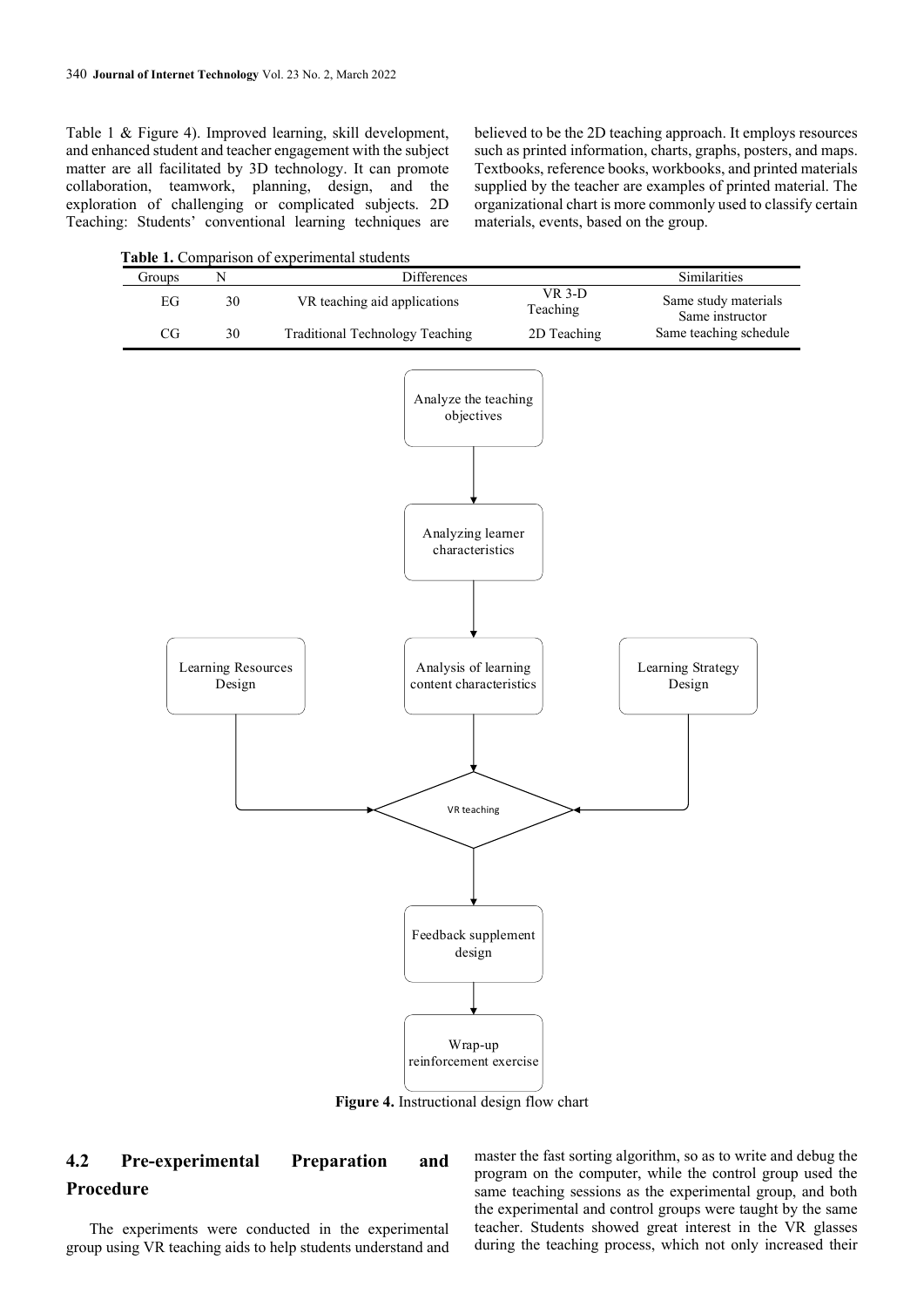interest in this part of the learning program, but also cultivated their interest in science. Most of the students were active in the classroom, and the picture below (Figure 5) shows the students experiencing VR learning.



Grouping of 60 students Experimental group (EG) 30 students Control group (CG) 30 people Analysis of students' latest test scores, another pre-lab test for all students, and completion of a learning attitude assessment form Using VR teaching to aid learning Learning Learning using traditional teaching methods All students participate in post-teaching tests, completing learning too pairs, cognitive load scales and upper level writing programs and debugging Pre-lesson review of bubble sort Experience the threedimensional sorting process Further mastery of **Pre-lesson review of** bubble sort Experience the twodimensional sorting process Further mastery of Analysis of data to obtain experimental results

**Figure 5.** Students experience virtual reality smart teaching

**Figure 6.** Experimental flow chart

Before the teaching experiment is conducted, we understand the current programming status of students, carefully study the content of textbooks and related tutorial materials, sort out relevant literature, and study various teaching designs and teaching methods so that the teaching can be carried out smoothly (Refer to Figure 6). The following diagram shows the flow arrangement for the smooth conduct of this experiment.

#### **4.3 Experimental Results and Analysis**

The assessment scales were tested in the classroom and collected in the classroom to ensure that every student participated in the scale assessment, and the recovery rate was 100%. The pre-experimental test ensured that the a priori knowledge of the experimental and control groups was at the same level, which ensured a fair grouping. In the classroom, the experimental group and the control group were taught by 3D and 2D teaching methods, respectively. The experimental results verified that, firstly, students who used VR teaching to assist their learning applications had better academic performance than those who used traditional teaching methods.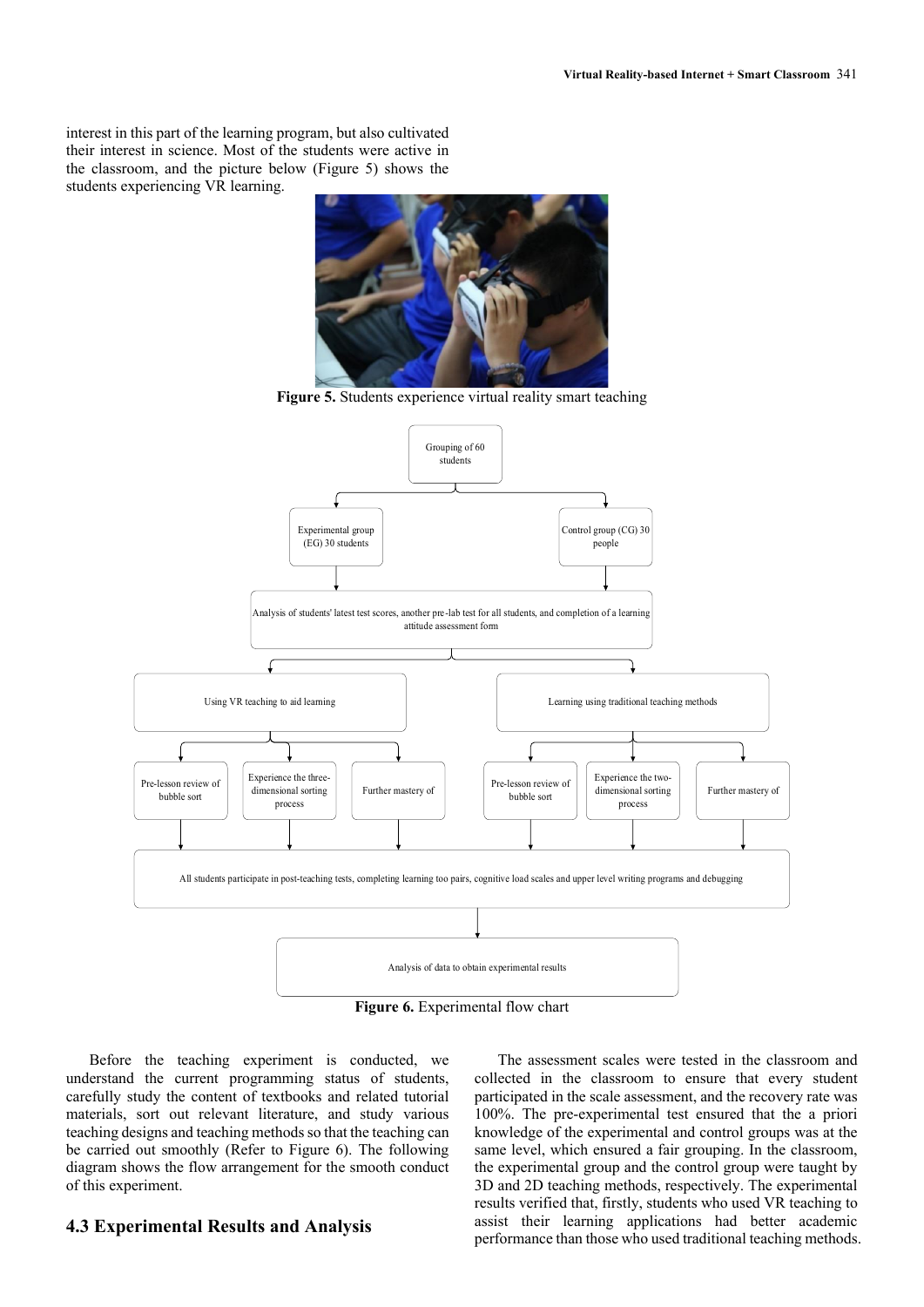Second, students who used the VR teaching-assisted applications showed better learning attitudes than those who used traditional teaching methods. Third, students had lower cognitive load when using VR teaching aids compared to those using traditional teaching methods.

The data were divided into two parts, the pre-experimental data as well as the post-experimental data. The postexperimental test papers were marked by the same person, graded according to the awareness of variables and the results of the onboard operations, and Excel tables were made to analyze the assessment of the learning attitude scale, the

cognitive load scale, and the test question test result numbers with independent t-tests using SPSS data analysis software. The experimental data analysis involved the functions of SPSS software such as reliability analysis, descriptive statistics, and independent t-test, etc. SPSS (Statistical Package for the Social Sciences) which is used for complex statistical data analysis. The usage of the algorithm is discussed in the revised manuscript. The collected data were organized and analyzed separately according to the rules of data software analysis, and the specific data analysis is as follows (Table 2 & Table 3).

**Table 2.** Independent sample t-test for pre-test scores

| Groups |    | Mean $(SD)$   |       |       |
|--------|----|---------------|-------|-------|
| EG     | 30 | 63.17(12.728) | 0.197 | 0.845 |
|        | 30 | 6260(9.335)   |       |       |

| <b>Table 3.</b> Independent sample t-test of the pre-test rearning attitude scale |    |              |       |       |  |
|-----------------------------------------------------------------------------------|----|--------------|-------|-------|--|
| froups                                                                            |    | Mean (SD)    |       |       |  |
|                                                                                   |    | 27.17(3.352) | 0.439 | 0.662 |  |
|                                                                                   | 30 | 26.83(4.235) |       |       |  |
|                                                                                   |    |              |       |       |  |

The data from the experimental post-test were divided into three parts, i.e., the quick sorting algorithm test question scores, the learning attitude assessment scale, and the cognitive load assessment scale, and the specific analysis of the data from the three parts is as follows.

The purpose of the post-test was to investigate the differences between the experimental and control groups in terms of teaching effectiveness, students' learning status, students' attitudes toward the teacher's instruction, and students' cognitive load. To ensure the discipline and validity

of the test, students in both groups were tested in two examination rooms in the same class, each supervised by two teachers. In order to ensure the discipline and validity of the test, 30 test papers were issued to each group and students were required to complete the test within 30 minutes, and the test questions were copied to a USB disk by the teacher. The test results were significantly different, and the mean score of the experimental group (EG) was significantly higher than that of the control group (CG) (Refer to Table 4).

**Table 4.** Independent sample t-test of the pre-test learning attitude scale

| Groups    |    | Mean $(SD)$  |       |       |
|-----------|----|--------------|-------|-------|
| EG        | 30 | 60.67(20.37) | 3.425 | 0.001 |
| $\rm{CG}$ | 30 | 41.50(22.90) |       |       |

According to the statistical graphs of the postexperimental test scores of the students in the experimental and control groups, the number of students in the experimental group who scored 50-70 and 70-100 was significantly higher than that in the control group, while the number of students who scored 10-30 was significantly lower than that in the

control group. This indicates that the students who learned with the VR teaching aid had better academic performance than those who learned with the traditional teaching method. This indicates that the use of VR teaching aids is more effective in teaching (Refer to Figure 7).



(a) Based on scores of students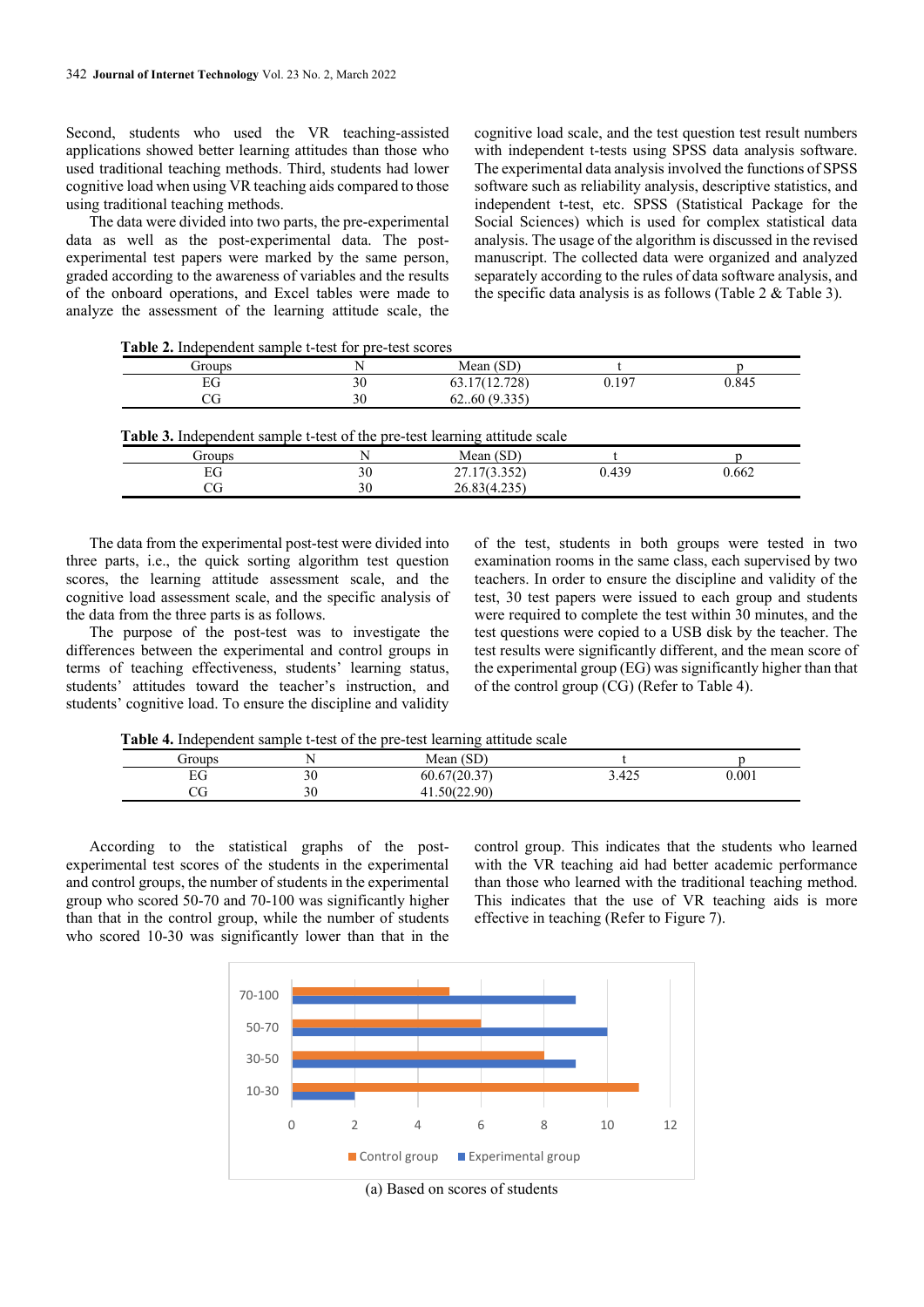

(b) Based on percentage of students

Figure 7. Experimental group and control group students' post-experimental test score bands statistical chart

In order to detect students' attitudes toward the whole experimental process after the experiment, a learning attitude assessment scale (experimental group) and a learning attitude assessment scale (control group) were used to investigate students' attitudes toward the teaching content, the instructor's teaching session, and the use of teaching methods. The

following table was tested and collected in the same classroom. The following Table 5 presents the results of the independent t-test for the experimental group and the control group (the higher the score of the assessment results, the better the learning attitude).

**Table 5.** Post-experimental measurement control group experimental group learning attitude independent t-test

| Groups |    | Mean $(SD)$      |       |      |
|--------|----|------------------|-------|------|
| ЕG     | 30 | 17(8.26)<br>0.17 | 4.076 | 0.00 |
| מר     | 30 | 56.27(8.56)      |       |      |

From the above table, the independent t-test results for the experimental and control groups  $t=4.076$ ,  $p=0.000<0.05$ , this result is statistically significant i.e., the test results for the experimental and control groups are significantly different, which indicates that students learning with VR teaching aids present better learning attitudes compared to students learning with traditional teaching methods.

The third question explored in this experiment was whether students had a lower cognitive load when using VR teaching aids compared to traditional teaching methods. Because of the relative lack of programming thinking, middle school students have considerable difficulty in mastering abstract algorithms. Therefore, developing VR teaching aid applications that add graphical constructs allows students to reduce the excess energy expended in the task and learn better within the limits of what the individual can afford to learn. In the actual teaching process, educators should uphold the design principles of controlling the internal cognitive load, reducing the external cognitive load, and increasing the relevant cognitive load in the organization of classroom materials and the design of teaching methods, so as to reduce the cognitive load of students. The cognitive load assessment scale mentioned in Chapter 4 was used in the thesis, and each student participated in the scale by using the method of inclass testing and in-class retrieval, with a 100% retrieval rate. The data were analyzed using SPSS, a data analysis tool, and the results are shown in Table 5 (the higher the score, the higher the cognitive load). From the Table 6 below, t=3.459,  $p=0.001<0.05$ , this result is statistically significant, i.e., there is a significant difference between the cognitive load scale of the control group and the experimental group, which indicates that the students in the two groups have different cognitive load in the learning process, and the mean value of the experimental group is lower than the mean value of the control group, which means that the students in the experimental group can learn the new course with relative ease, i.e. The students had lower cognitive load when using VR teaching aid applications compared to using traditional teaching methods.

**Table 6.** Independent t-test for post-experimental measurement of cognitive load

| Groups    |    | (SD)<br>Mean |       |       |
|-----------|----|--------------|-------|-------|
| EС<br>DJ. | 30 | 29.97(5.46)  | 3.459 | 0.001 |
| w         | 30 | 20.30(7.13)  |       |       |

## **5 Conclusion**

The cultivation of computational thinking is of great value to the cultivation of innovative talents, especially for middle school students, who are gradually dominant in abstract logical thinking. It is an effective way to stimulate students' interest in learning to let students participate in classroom teaching. Combining the theoretical basis of pedagogy with the development of virtual reality teaching AIDS, teaching design and practice, and analyzing the experimental data, this paper draws the conclusion of exploring the problem.